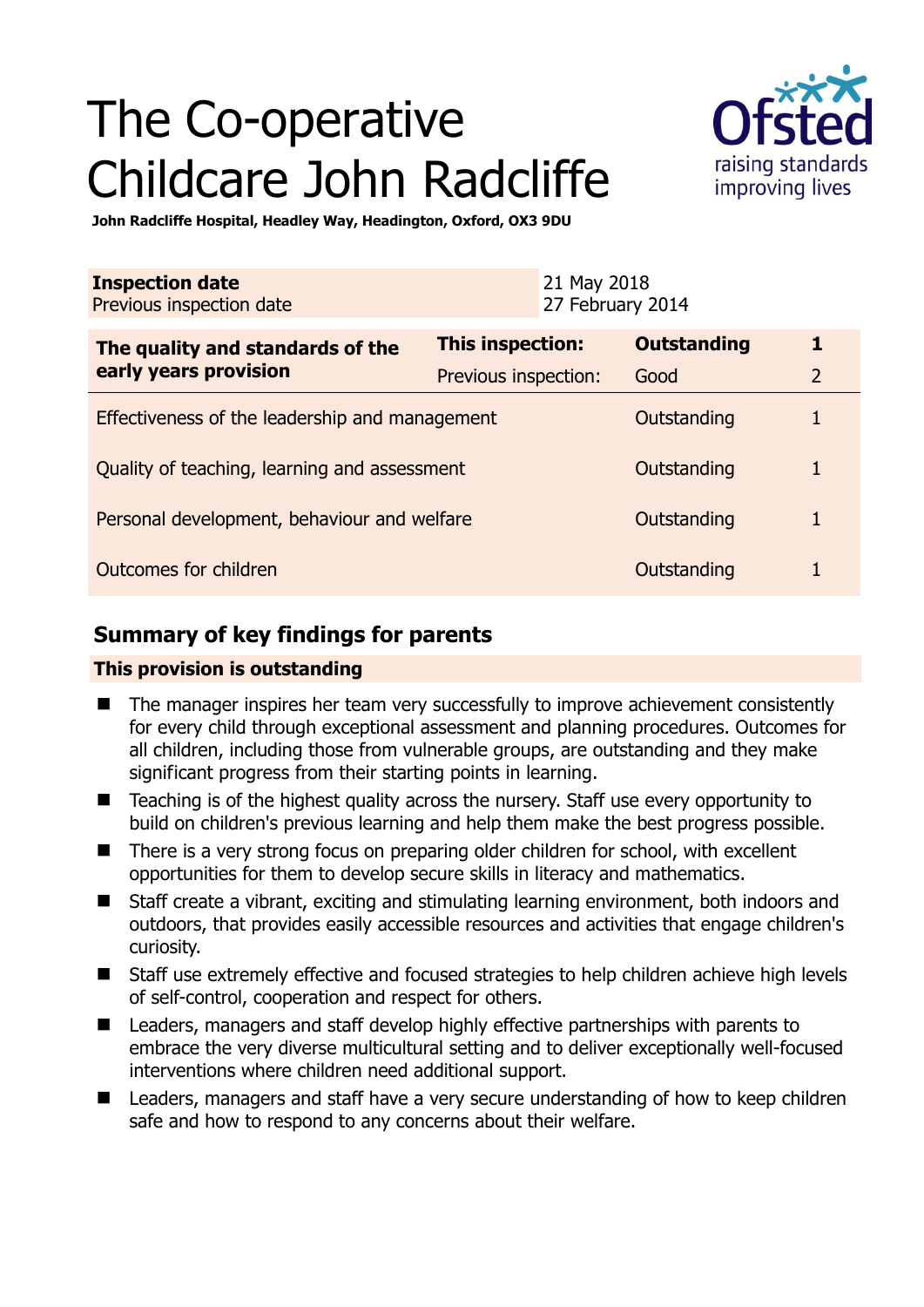## **What the setting needs to do to improve further**

### **To further improve the quality of the early years provision the provider should:**

■ continue to support new staff to achieve the highest levels of practice and maintain outstanding outcomes for children.

#### **Inspection activities**

- The inspector observed activities with all age groups both indoors and outdoors.
- The inspector completed a joint observation with the manager in the pre-school room.
- The inspector looked at children's assessment records, evidence of staff suitability and qualifications, and the nursery's self-evaluation form.
- The inspector talked to children, parents, managers and staff at appropriate points during the inspection.

## **Inspector**

Gillian Little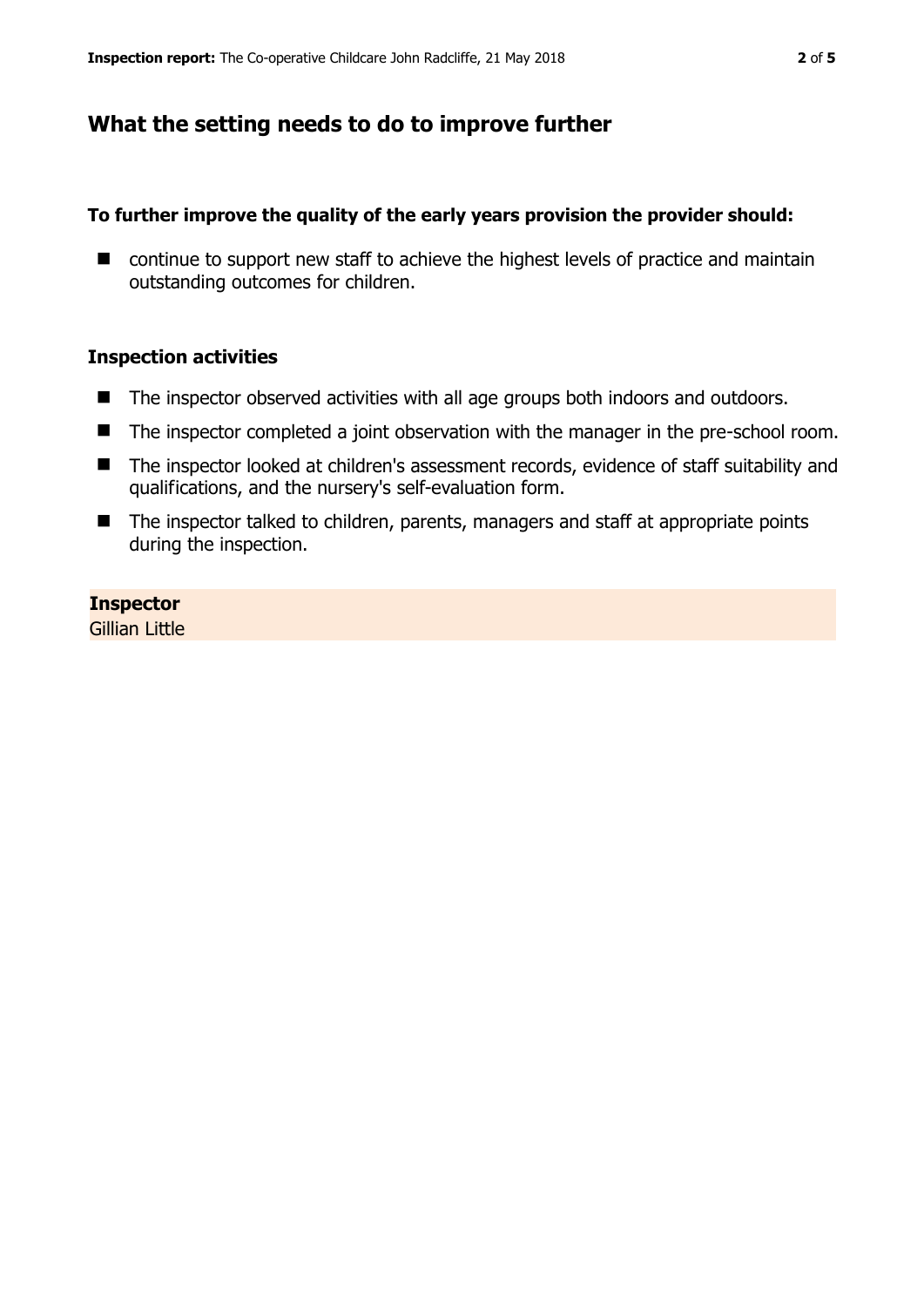## **Inspection findings**

### **Effectiveness of the leadership and management is outstanding**

The manager monitors and evaluates the practice of the highly qualified staff team and outcomes for children exceptionally well. She role models excellence in teaching and shows an exemplary commitment to ongoing support for both established and new staff. The quality of teaching is inspirational and highly effective. For example, exciting, enthusiastic and very well-focused group sessions encourage pre-school children to link sounds to letters and begin to form recognisable letters with great confidence. This contributes to a significant increase in children achieving good levels of development in literacy in preparation for school, including those who speak English as an additional language. Safeguarding is effective. Leaders, managers and staff respond swiftly where concerns arise, to help protect children and support families successfully.

## **Quality of teaching, learning and assessment is outstanding**

The nursery team works extremely well together to deliver highly effective interventions for children and their families. For example, the equality and diversity coordinator very successfully collates information about languages from the 69 different nationalities within the nursery to provide exceptional support to staff and children during focused activities. The team creates very personalised and specific targets for children who have special educational needs and/or disabilities, to modify expectations while allowing children to progress effectively alongside their peers. Staff work closely with external agencies and other settings to achieve high levels of consistency in care and learning.

#### **Personal development, behaviour and welfare are outstanding**

Since the last inspection, the manager has supported staff to raise the quality of the learning environment significantly to provide all children, including the youngest, with excellent opportunities to investigate and explore. Staff have an exemplary understanding of how young children think and feel, and use this knowledge very well to help children reflect on their behaviour and learn to play safely around others. For example, staff devise highly focused and effective programmes of support for individual children to encourage 'kind hands' and know that behaving positively can make their friends happy.

#### **Outcomes for children are outstanding**

All children progress very well from their starting points in learning. Both girls and boys progress rapidly in their knowledge of literacy and mathematics, such as pronouncing sounds correctly and recognising numerals up to 10. Any gaps in the attainment between different groups of children close quickly. Children show high levels of motivation, and excellent personal and social skills. They become curious and independent learners who are very well prepared for school. Children develop high levels of confidence and are able to communicate their thoughts, needs and feelings effectively.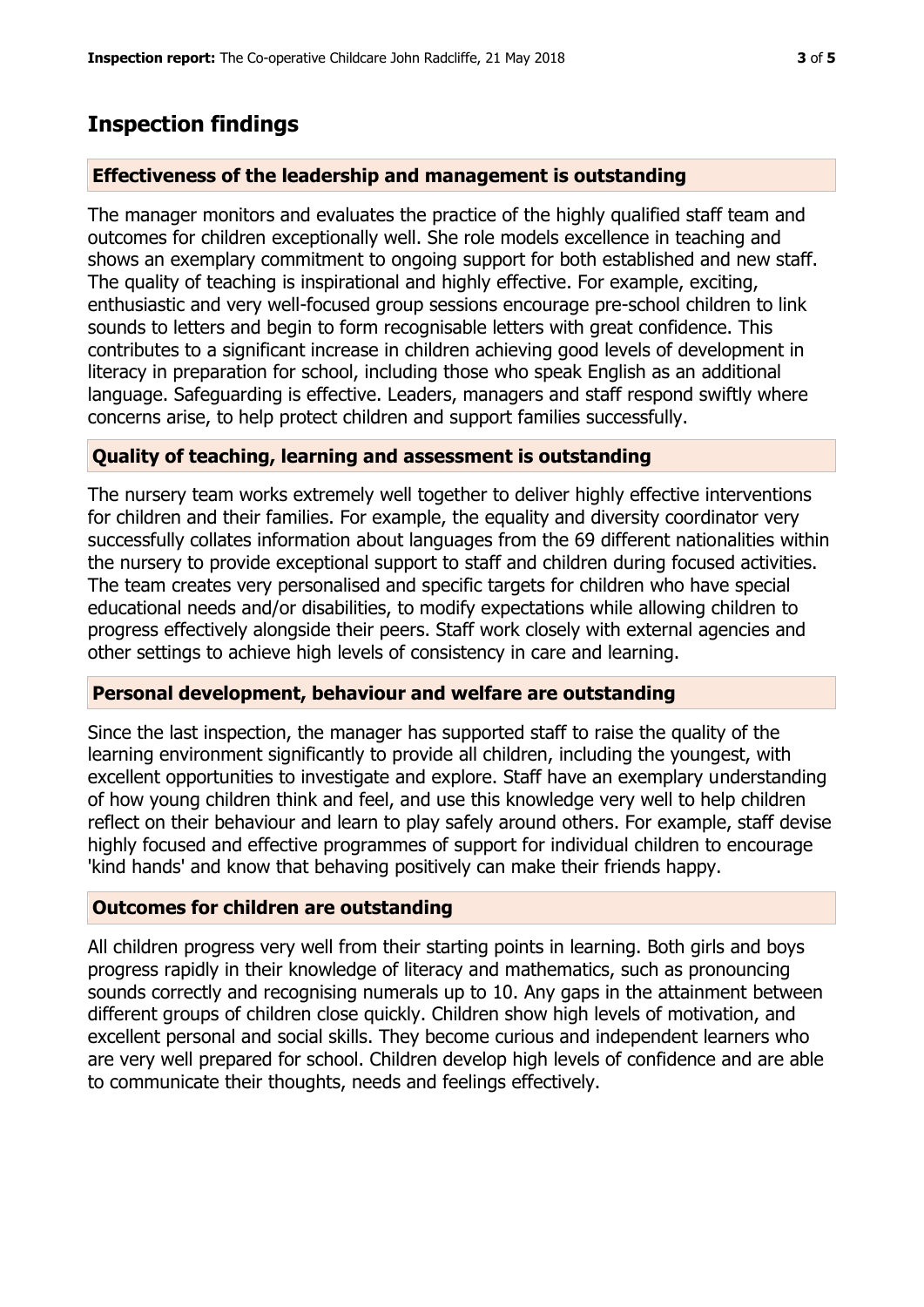## **Setting details**

| Unique reference number                             | EY345412                                                                             |  |
|-----------------------------------------------------|--------------------------------------------------------------------------------------|--|
| <b>Local authority</b>                              | Oxfordshire                                                                          |  |
| <b>Inspection number</b>                            | 1068819                                                                              |  |
| <b>Type of provision</b>                            | Full-time provision                                                                  |  |
| Day care type                                       | Childcare - Non-Domestic                                                             |  |
| <b>Registers</b>                                    | Early Years Register, Compulsory Childcare<br>Register, Voluntary Childcare Register |  |
| Age range of children                               | $0 - 4$                                                                              |  |
| <b>Total number of places</b>                       | 84                                                                                   |  |
| Number of children on roll                          | 131                                                                                  |  |
| Name of registered person                           | The Midcounties Co-Operative Limited                                                 |  |
| <b>Registered person unique</b><br>reference number | RP900862                                                                             |  |
| Date of previous inspection                         | 27 February 2014                                                                     |  |
| <b>Telephone number</b>                             | 01865 762402                                                                         |  |

The Co-operative Childcare John Radcliffe registered in 2006. It is one of 45 settings run by The Midcounties Co-operative Limited. The nursery operates from the ground floor of the West Wing in the John Radcliffe Hospital in Oxford. It is open on weekdays from 7am until 6.30pm throughout the year. The nursery receives funding for the provision of free early education for children aged two, three and four years. It employs 24 staff to work directly with children and, of these, 22 hold relevant qualifications at levels 2 to 6, qualified teacher status or early years professional status.

This inspection was carried out by Ofsted under sections 49 and 50 of the Childcare Act 2006 on the quality and standards of provision that is registered on the Early Years Register. The registered person must ensure that this provision complies with the statutory framework for children's learning, development and care, known as the early years foundation stage.

Any complaints about the inspection or the report should be made following the procedures set out in the guidance 'Complaints procedure: raising concerns and making complaints about Ofsted', which is available from Ofsted's website: www.gov.uk/government/organisations/ofsted. If you would like Ofsted to send you a copy of the guidance, please telephone 0300 123 4234, or email enquiries@ofsted.gov.uk.